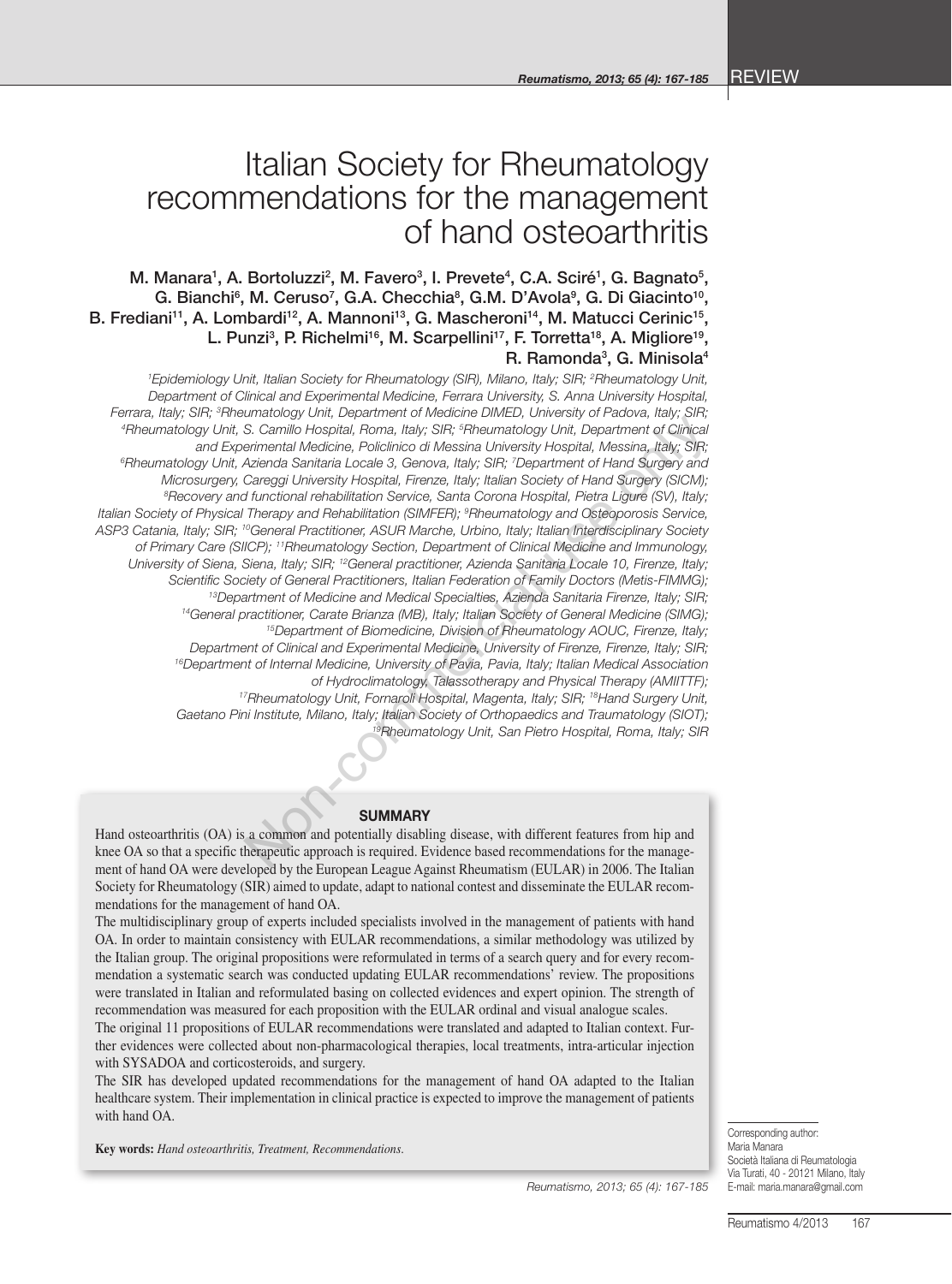#### **NUMBER** INTRODUCTION

Hand osteoarthritis (OA) is a common condition (1) with a significant impact on the patient with regards to pain, disability and limitation in activities of daily living (2-4). Some clinical characteristics considerably differentiate OA in the hand from that in other sites, such as the hip and the knee, amongst which are a small correlation between radiological lesions and pain, and a large aesthetic impact (4). Moreover, the specific anatomical, functional and prognostic aspects lead to the postulation that the treatment modalities can themselves have a different impact from that observed in the large joints (5).

In 2006 a European League Against Rheumatism (EULAR) Task Force has issued evidence-based recommendations on hand OA (6). The Italian Society for Rheumatology (SIR), with the aim of facilitating the dissemination of the proposals in the Italian standpoint, has planned to adapt, update and disseminate the 2006 EULAR recommendations for the treatment of hand OA.

# **MATERIALS AND METHODS**

Italian recommendations for the management of hand OA were developed by a multidisciplinary team of experts including rheumatologists and other specialists involved in the care of patients with hand arthritis, representatives of the Italian Society of Hand Surgery (SICM), the Italian Society of Physical Therapy and Rehabilitation (SIMFER), the Italian Interdisciplinary Society of Primary Care (SIICP), the Scientific Society of General Practitioners - Italian Federation of Family Doctors (Metis-FIMMG), the Italian Society of General Medicine (SIMG), the Italian Medical Association of Hydroclimatology, Talassotherapy and Physical Therapy (AMITTF) and the Italian Society of Orthopaedics and Traumatology (SIOT). The expert panel adhered to the same methodology of the 2006 EULAR recommendations task force in order to guarantee continuity and consistency in content.

The phases of the resolution were: translation of the recommendations, reformulation of propositions as search queries, evidence collection and critical evaluation, and definition of recommendations derived from available evidence and expert advice, adapted to Italian pharmaceutical formulary.

During the first phase, the recommendations were translated from English to Italian and the resulting proposals were evaluated by the internal expert panel. All propositions were rephrased as search queries according to the PICO (*Population-Intervention-Comparator-Outcome*) strategy. The systematic literature review has been conducted by adhering to the same methodology of the 2006 EULAR guidelines in order to update the previous review in a consistent manner. The same search strategy was utilized for all recommendations by focusing on the keyword *hand arthritis*, as reported in the EULAR recommendations (Appendix 1 of 6). The review search has therefore been conducted to systematically identify all studies on hand OA while studies including patients with OA at other sites were not systematically sought. The search was undertaken on main electronic bibliographic databases (Medline, Embase and Cochrane Library) in a timeframe from 1/1/2006 (final EULAR revision date) to 15/7/2012, and restricting the search to publications in English or Italian and research conducted on human subjects. The search has been enhanced with manual search in the reference lists of the studies included from the electronic search. prognostic aspects lead to the postulation ries according to the<br>
that the treatment modalities can them-<br>
the revertion-Compara<br>
selves have a different impact from that The systematic liter<br>
observed in the large joints

Therefore, a specific selection of studies for each recommendation has been performed among studies included in the general literature review. Inclusion criteria have been defined for each query, and subsequently, an *ad hoc* data extraction table has been developed. The article selection for each query has been conducted by a single reviewer (MM, AB, MF and IP).

With regards to the study design, systematic reviews and meta-analyses, randomized controlled trials (RCT) and controlled studies were included for queries of efficacy and safety. Conversely, cohort stud-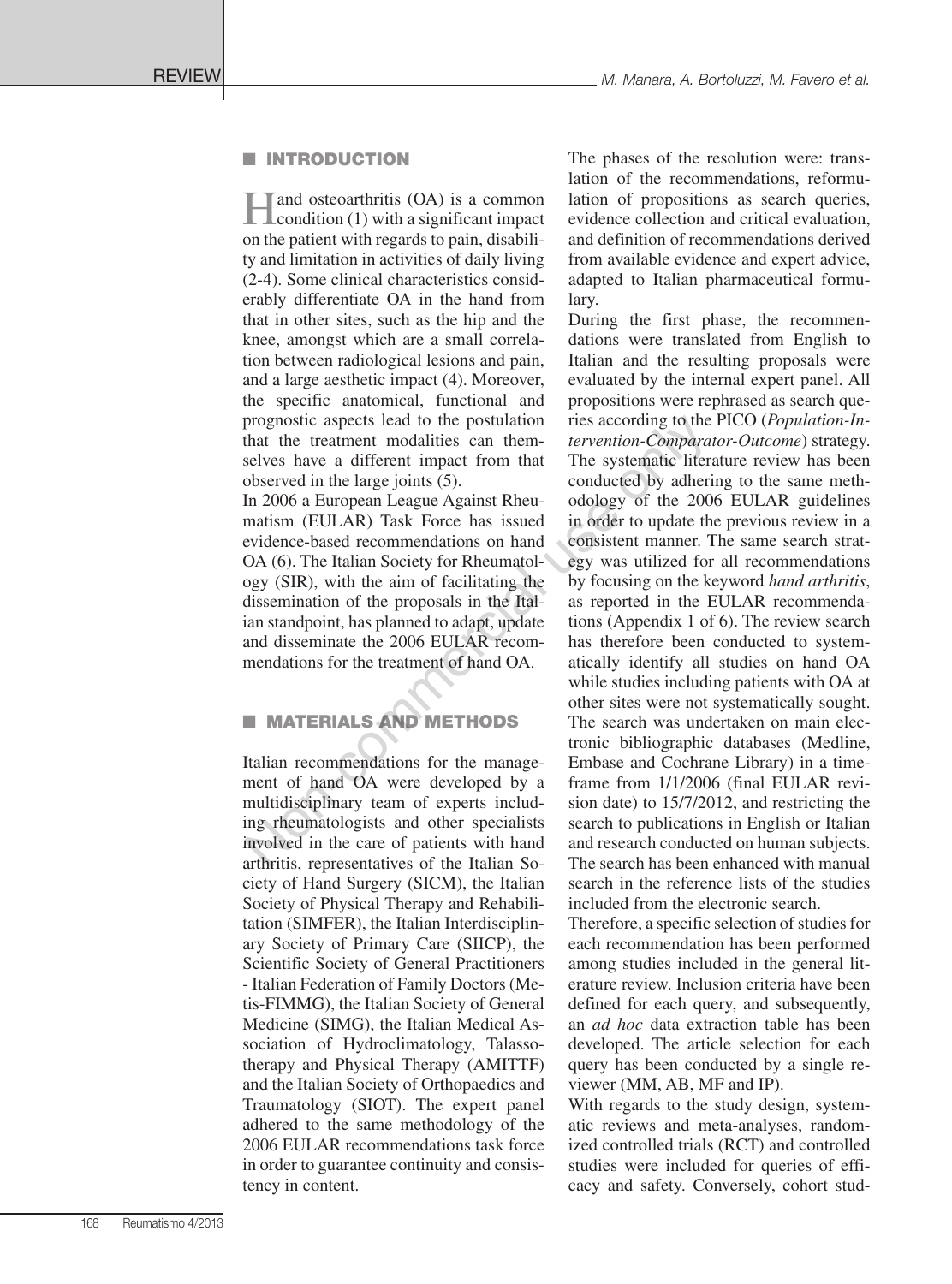Table I - Level of evidence.

| la             | Meta-analysis of randomized controlled trials                                                   |
|----------------|-------------------------------------------------------------------------------------------------|
|                |                                                                                                 |
| $\mathsf{lb}$  | Randomized controlled trial                                                                     |
| <b>Ila</b>     | Controlled study without randomization                                                          |
| <b>IIb</b>     | Quasi-experimental study                                                                        |
| $\mathbf{III}$ | Non-experimental descriptive studies                                                            |
| N              | Expert committee reports or opinion or clinical<br>experience of respected authorities, or both |

ies, case control and cross-sectional studies were included for the risk factors queries. Case report, narrative reviews and editorials have been excluded for all queries.

Efficacy and security data on drugs reported in RCTs have been combined in metaanalyses where feasible and presented as standard mean deviations [SMD or effect size (ES)], Number Needed to Treat (NNT) or risk ratio (RR), and relative confidence intervals (CI) at 95%. From the clinical perspective, an ES of 0.20 is considered low, 0.5 as moderate and more than 0.80 as high. The NNT is the number of patients who have to be treated in order to obtain one positive outcome (or prevent one negative outcome), and therefore a lower value corresponds to greater efficacy. On the basis of the study design, the impact of risk factors has been expressed as RR or odds ratio (OR). The ES calculations and the

Table II - Propositions and relative strength of recommendation.

| <b>Proposition</b>                                                                                                                                                                                                                                                                                                                                                                                                                                                                                                                                  | <b>VAS (95% IC)</b> | $A-B%$ |
|-----------------------------------------------------------------------------------------------------------------------------------------------------------------------------------------------------------------------------------------------------------------------------------------------------------------------------------------------------------------------------------------------------------------------------------------------------------------------------------------------------------------------------------------------------|---------------------|--------|
| 1. Optimal management of hand OA requires a combination of non-pharmacological and<br>pharmacological treatment modalities individualized to the patient's requirements                                                                                                                                                                                                                                                                                                                                                                             | 97 (95-99)          | 100    |
| 2. Treatment of hand OA should be individualized according to: i) type of OA (nodal,<br>erosive, post-traumatic); ii) risk factors (age, sex, adverse mechanical factors); iii)<br>localization and severity of structural change; iv) presence of inflammation; v) level<br>of pain, disability and restriction of quality of life; vi) comorbidity and co-medication<br>(including OA at other sites); vii) wishes and expectations of the patient                                                                                                | 95 (93-98)          | 100    |
| 3. Education concerning joint protection (how to avoid adverse mechanical factors)<br>together with an exercise regimen (involving both range of motion and strengthening<br>exercises) are recommended for all patients with hand OA                                                                                                                                                                                                                                                                                                               | 80 (73-87)          | 65     |
| 4. Thermal therapy, local application of heat (for example, paraffin), especially before<br>exercise, and other physical therapies (for example, laser therapy, magnetotherapy<br>and ultrasound) can be beneficial treatments                                                                                                                                                                                                                                                                                                                      | 71 (63-80)          | 35     |
| 5. Splints for thumb base OA and orthoses to prevent/correct lateral angulation and<br>flexion deformity are recommended                                                                                                                                                                                                                                                                                                                                                                                                                            | 73 (65-81)          | 35     |
| 6. Local pharmacological treatments are preferred over systemic treatments, especially<br>for mild to moderate pain and when only a few joints are affected. Topical NSAIDs and<br>other anti-inflammatory preparations are effective and safe treatments for hand OA                                                                                                                                                                                                                                                                               | 71 (62-80)          | 53     |
| 7. Because of its efficacy and safety paracetamol (up to 3 g/day) is the oral analgesic of<br>first choice and, if successful, is the preferred long term oral analgesic                                                                                                                                                                                                                                                                                                                                                                            | 79 (68-90)          | 76     |
| 8. Oral NSAIDs should be used at the lowest effective dose and for the shortest duration<br>also in patients who respond inadequately to paracetamol. The patient's requirements<br>and response to treatment should be reevaluated periodically. In patients with<br>increased gastrointestinal risk, non-selective NSAIDs plus a gastroprotective agent, or<br>a selective COX-2 inhibitor should be used. In patients with increased cardiovascular<br>risk, coxibs are contraindicated and non-selective NSAIDs should be used with<br>caution. | 86 (82-90)          | 88     |
| 9. SYSADOA (for example, glucosamine, chondroitin sulphate, avocado soybean<br>unsaponifiables, diacerhein, intra-articular hyaluronic acid) may give symptomatic<br>benefit with low toxicity, but effect sizes are small, suitable patients are not defined<br>and clinically relevant structure modification, and pharmacoeconomic benefits have<br>not been established                                                                                                                                                                         | 72 (65-79)          | 29     |
| 10. Intra-articular injection of long-acting corticosteroid is effective for painful flares of OA,<br>especially trapeziometacarpal joint OA                                                                                                                                                                                                                                                                                                                                                                                                        | 82 (77-88)          | 71     |
| 11. Surgery (for example, trapeziectomy, arthroplasty with ligament reconstruction and<br>tendon interposition (LRTI) or arthrodesis) can be an effective treatment for severe<br>thumb base OA and should be considered in patients with marked pain and/or<br>disability when conservative treatments have failed                                                                                                                                                                                                                                 | 85 (78-92)          | 88     |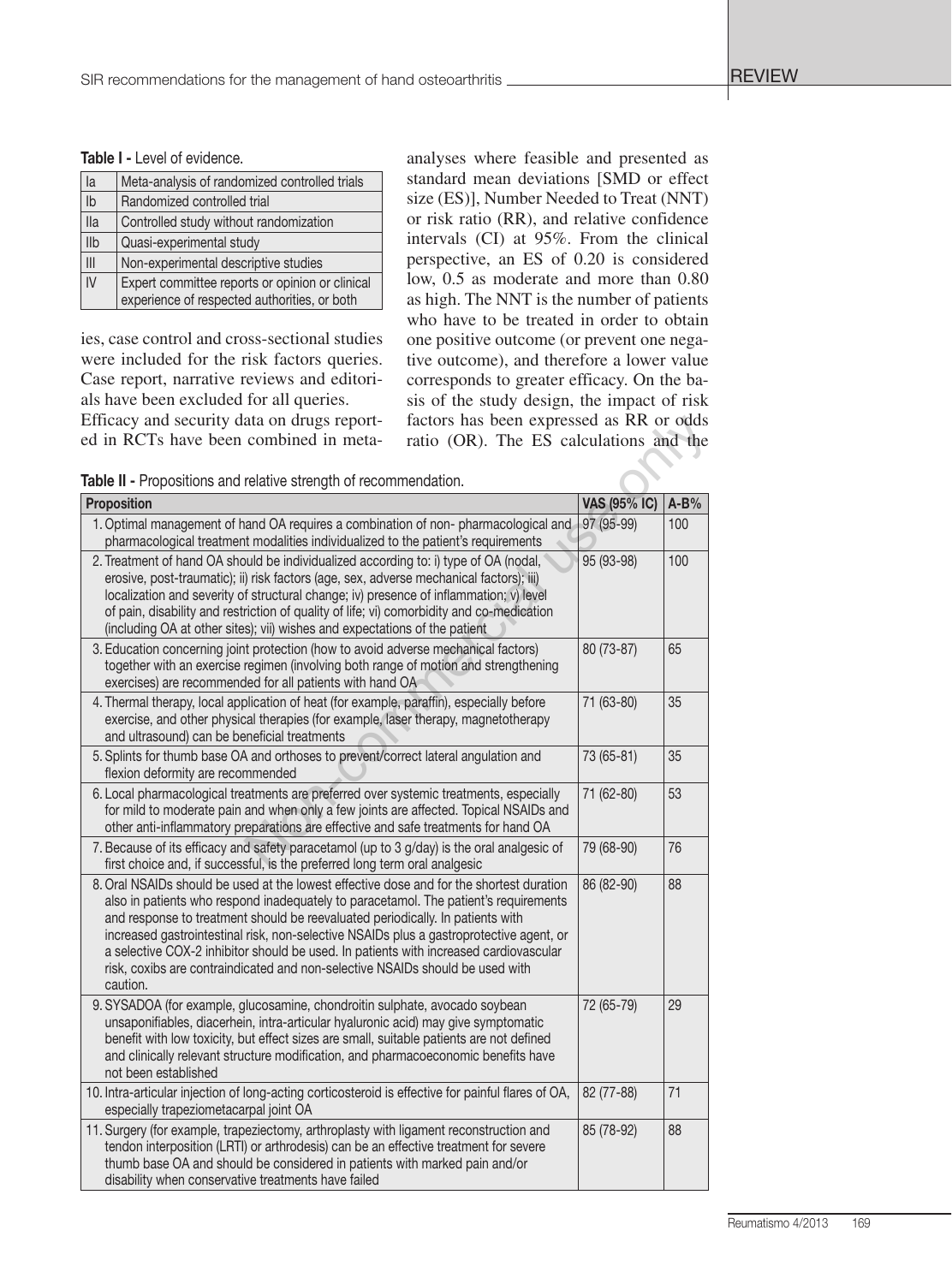resulting meta-analyses have been created with Review Manager (Version 5.1. Copenhagen: The Nordic Cochrane Centre, The Cochrane Collaboration, 2011).

As in the EULAR guidelines, the level of evidence for efficacy has been assigned via a pre-established hierarchy according to the design of the studies included under each research query (7) (Tab. I). The search results for the clinical queries consisted of the highest level of evidence possible, and, when a systematic review of RCTs was available, the earlier review was updated. Queries on risk factors and adverse events were based both on RCTs and observational studies. Studies with direct evidence were considered first, *i.e.* evidence derived from studies on patients with hand OA about which the literature review has been compiled in a systematic manner; indirect evidence, i.e. evidence from studies conducted on subject with OA at other sites, such as the hip and knee, was only included when direct evidence studies were not available. dated. Queries on risk factors and adverse 2) risk factors (age, events were based both on RCTs and ob-<br>conservational studies. Studies with direct evi-<br>servational studies on patients with hand 4) presence of inflamete we

The strength of recommendation (SOR) was measured for each proposition by utilizing the EULAR A-E ordinal scale (A=fully recommended; B=strongly recommended; C=moderately recommended; D=weakly recommended; E=not recommended) and a visual analogue scale (VAS) from 0 to 100 mm (8), and by taking into consideration both the evidence (efficacy, safety and cost-effectiveness) and the clinical experience (feasibility, acceptability and tolerance). The results of each proposition were reported as mean of the VAS with 95% CI and as percentage of SOR *A or B* (Tab. II).

## **n** RESULTS

## *Recommendation #1*

Optimal management of hand OA requires a combination of non-pharmacological and pharmacological treatment modalities individualized to the patient's requirements. Level of evidence: IV.

Strength of recommendation (95% CI): 97 (95-99).

This proposition was solely translated to Italian since, via unanimous consensus, it was not deemed worth to be modified. Since there are no studies specifically designed to inform this statement, this statement is supported by expert opinion alone (level IV).

#### *Recommendation #2*

Treatment of hand OA should be individualized according to:

- 1) type of OA (nodal, erosive, post-traumatic);
- 2) risk factors (age, sex, adverse mechanical factors);
- 3) localization and severity of structural change;
- 4) presence of inflammation;
- 5) level of pain, disability and restriction of quality of life;
- 6) comorbidity and co-medication (including OA at other sites); vii) wishes and expectations of the patient.

Level of evidence: III; IV.

Strength of recommendation (95% CI): 95 (93-98).

This statement includes a number of clinical factors that may be relevant in guiding clinical management. It is known that there are OA subtypes, such as the erosive or inflammatory form, which is related to worse symptoms and outcomes (9). Evidence on the prognostic role of the disease features in hand OA is mainly based on observational studies.

With regards to the type of OA, various studies have evaluated the impact of erosive OA on disease outcomes such as pain, functional disability, radiological progression and aesthetic impact (10-16). These studies suggest that erosive OA is associated with an increased radiological progression at 6 years [RR (95% CI): 1.55 (1.04; 1.88)] (12), higher pain severity [ES (95% CI): 0.42 (0.08; 0.75)], functional disability [ES (95% CI): 0.47 (0.13; 0.81)] and a lower patient satisfaction rate on aesthetic outcomes [ES (95% CI): -0.67 (-1.01; -0.33)] (11).

Similarly, nodal OA seems to be associated with radiological progression at 6 years [RR (95% CI): 1.94 (1.37; 2.48)] (12). Conversely, patient sex does not seem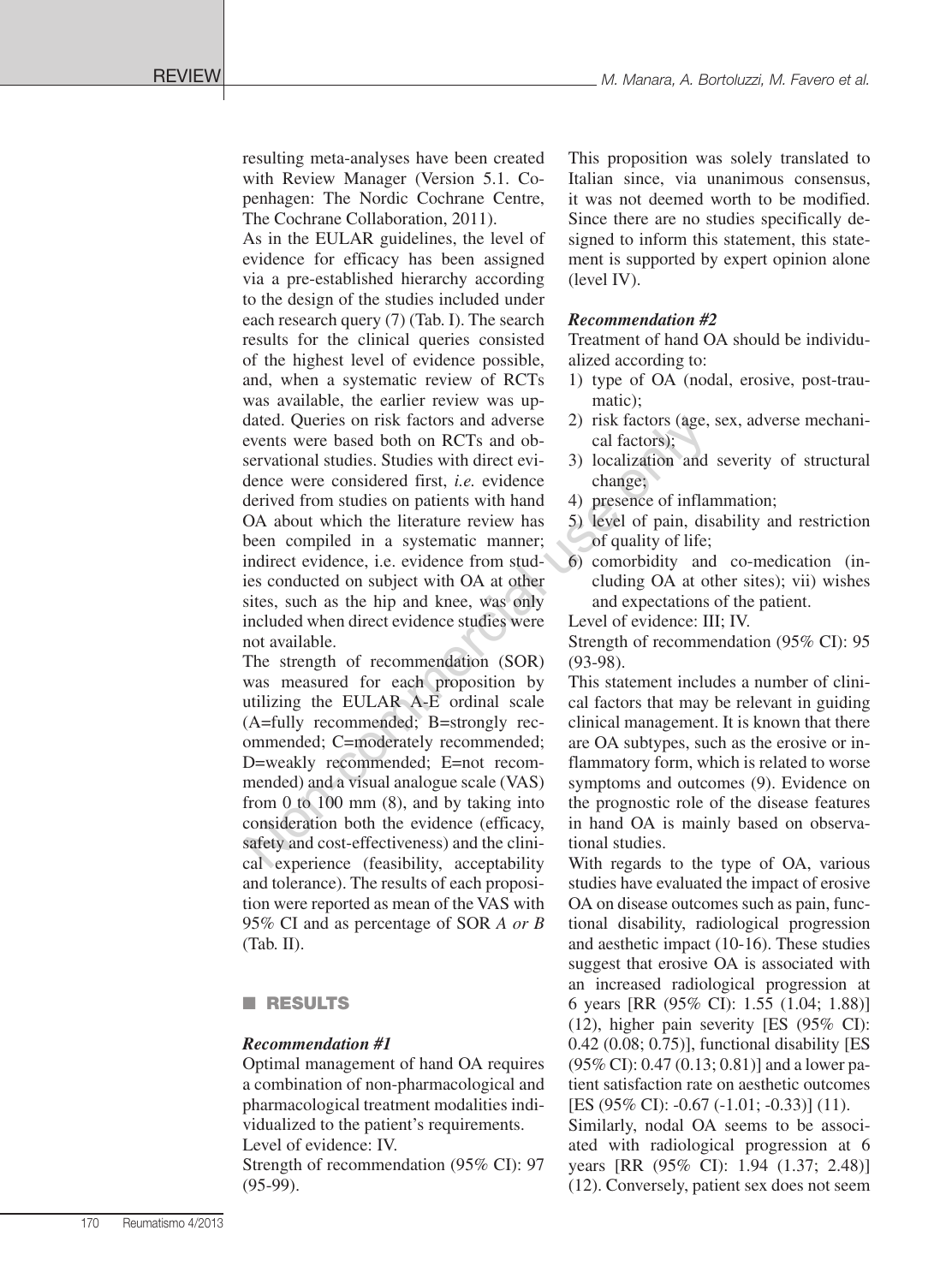to significantly influence the outcome of hand OA (13).

The localization of OA can also affect the disease outcome: a cross sectional study on 308 patients with hand OA showed that involvement of both carpometacarpal and proximal interphalangeal joints was associated with higher pain severity [ES (95% CI): 0.67 (0.43; 0.91)] and functional disability [ES (95% CI): 0.60 (0.37; 0.84)] when compared to involvement of proximal interphalangeal joints alone (17); conversely, a prospective study with similar recruitment showed that the involvement of the thumb alone was not associated with a worse disease outcome when compared to involvement of other sites [RR for radiological progression at 6 years (95%CI): 1.16 (0.91; 1.36)] (12). With regards to structural change, higher radiological scores were associated with increased pain severity and functional disability (18).

The literature review did not identify any study which analyzed the impact of clinically-assessed inflammation on disease outcome. Studies utilizing diagnostic ultrasonography have shown an association between detected effusion or synovitis and an increase in severity of both pain and impact on quality of life (19, 20).

Functional disability due to hand OA seems to be associated with a worse quality of life

(21), while OA at other sites does not seem to influence the radiological progression at the hand (22).

In conclusion, some clinical factors, such as the presence of the erosive and nodal subtypes, radiological and functional severity, and involvement of multiple joint groups, show an association with a worse outcome of hand OA in observational studies (level III); for other clinical characteristics, this statement is supported by expert opinion alone (level IV).

#### *Recommendation #3*

Education concerning joint protection (how to avoid adverse mechanical factors) together with an exercise regimen (involving both range of motion and strengthening exercises) are recommended for all patients with hand OA.

Level of evidence: IV.

Strength of recommendation (95% CI): 80 (73-87).

While the 2006 EULAR recommendations supported this proposition on expert opinion alone, the literature review update has included a number of studies which analyzed the efficacy of physical exercise in hand OA; however, the substantial heterogeneity of physical therapy interventions and outcome measures did not permit their combined analysis. at the involvement **Recommendation #3**<br>
not associated with Education concerning joint protection<br>
me when compared (how to avoid adverse mechanical factors)<br>
r sites [RR for ratogether with an exercise regimen (involv-

| Table III - Studies on the efficacy of exercise and joint protection in the treatment of hand osteoarthritis. |  |  |  |
|---------------------------------------------------------------------------------------------------------------|--|--|--|
|---------------------------------------------------------------------------------------------------------------|--|--|--|

| Author (year)<br>Design<br><b>Intervention</b><br>No.<br><b>Duration</b> |     |          |                      |                                                                  |                   |  |
|--------------------------------------------------------------------------|-----|----------|----------------------|------------------------------------------------------------------|-------------------|--|
|                                                                          |     |          |                      |                                                                  | Comparator        |  |
| <b>Exercise and/or joint protection</b>                                  |     |          |                      |                                                                  |                   |  |
| Dziedzic (2012)                                                          | 257 | 1 year   | <b>RCT</b>           | Education $+$ joint protection $+$ exercise                      | Education         |  |
| Garfinkel (1994)                                                         | 27  | 10 weeks | <b>RCT</b>           | Yoga                                                             | No treatment      |  |
| Lefler (2004)                                                            | 19  | 6 weeks  | <b>RCT</b>           | Exercise                                                         | Placebo           |  |
| Rogers (2009)                                                            | 76  | 48 weeks | <b>RCT</b> crossover | Exercise                                                         | Placebo           |  |
| Stamm (2002)                                                             | 40  | 3 months | <b>RCT</b>           | Joint protection + exercise                                      | Placebo           |  |
| <b>Passive mobilization</b>                                              |     |          |                      |                                                                  |                   |  |
| Villafañe (2012)                                                         | 60  | 2 months | <b>RCT</b>           | Median nerve mobilization                                        | Placebo           |  |
| Villafañe (2012)                                                         | 28  | 2 weeks  | <b>RCT</b>           | Passive mobilization of trapezio-<br>metacarpal joint (Maitland) | Placebo           |  |
| Villafañe (2011)                                                         | 29  | 2 weeks  | <b>RCT</b>           | Passive mobilization of carpo-<br>metacarpal joints (Kalteborn)  | Placebo           |  |
| <b>Splint and exercise</b>                                               |     |          |                      |                                                                  |                   |  |
| Boustedt (2009)                                                          | 40  | 1 year   | <b>CCT</b>           | Joint protection $+$ splint $+$ exercise                         | Joint protection  |  |
| Stukstette (2011)                                                        | 151 | 3 months | <b>RCT</b>           | Education +splint + exercise                                     | Education         |  |
| <b>Wajon (2005)</b>                                                      | 40  | 6 weeks  | <b>RCT</b>           | Splint + exercise                                                | Splint + exercise |  |

RCT, randomized controlled trial; CCT, controlled clinical trial.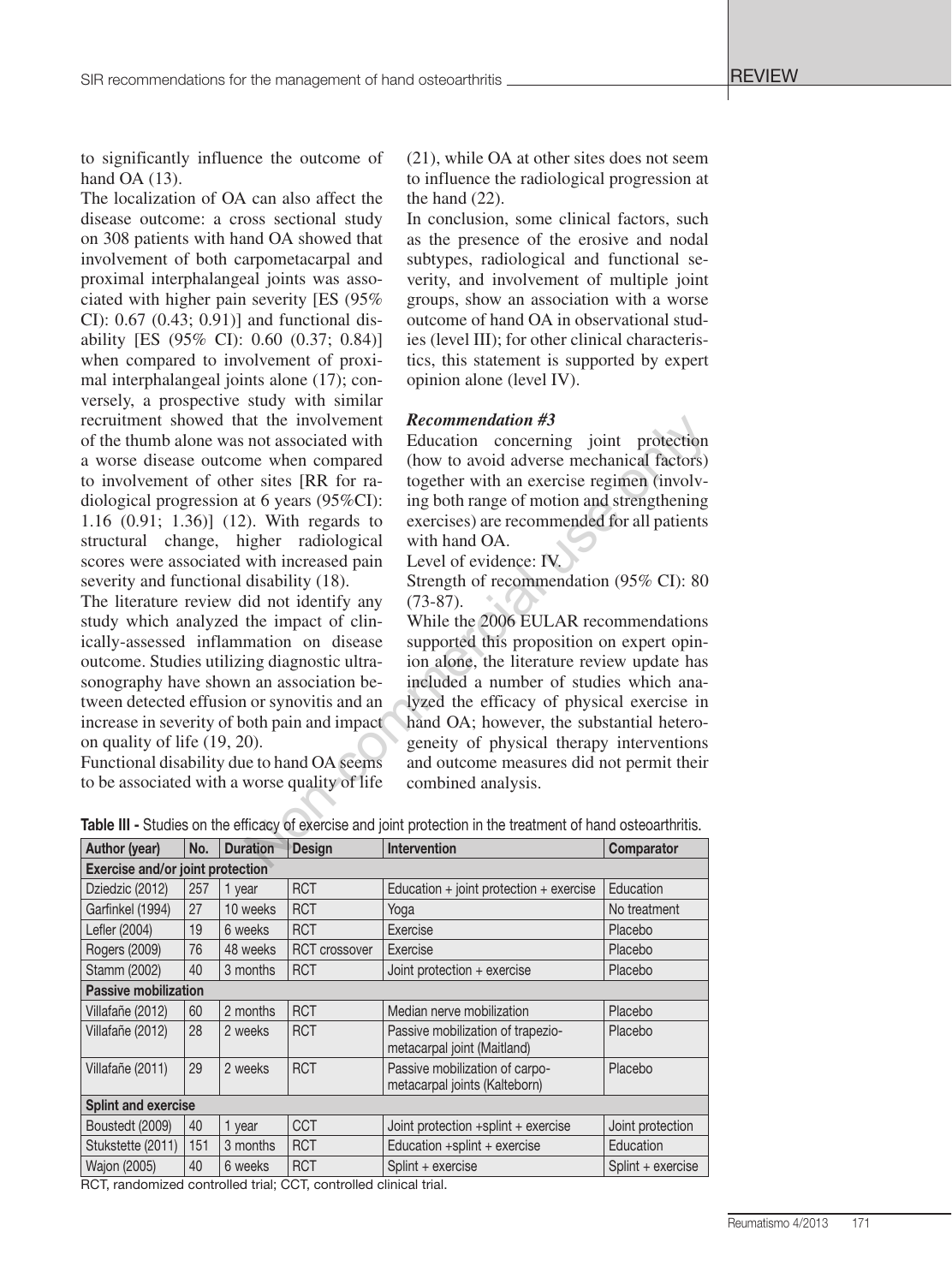The simultaneous evaluation of numerous physical therapy interventions did not permit to identify the specific effect of the various components. Moreover, according to Cochrane criteria, the majority of the studies carried a high risk of bias (23). The included studies were subdivided in three categories according to the evaluated therapy: physical exercise and/or joint protection (24-28), passive mobilization techniques of the joints or of the nerves of the hand (29-31) and combined physical exercise and joint splinting (32-34) (Tab. III). Among the studies of the first group, in which the employment of physical exercise and/or joint protection were evaluated, a non-randomized controlled trial of 27 patients analyzed a 10-week yoga program and showed a significant reduction in pain severity [ES (95% CI): -1.30 (-2.13;- 0.48)] and an increase in range of motion [ES (95% CI): 1.32 (0.49; 2.14)] in the treatment group, although no significant between-group difference in functional improvement and grip strength was found. A 3-month RCT of 40 patients on a combined program of physical exercise and joint protection has shown a significant increase in grip strength in treated patients [ES (95% CI): 4.46 (3.26; 5.66)] while a significant reduction in pain severity and improvement in function did not result (28). Conversely, recent data suggest greater overall improvement, with respect to a decrease in pain severity and functional disability, in patients on a combined program of physical exercise and joint protection when compared to control patients (24). The other studies did not however show a significant effect of physical exercise on the recorded outcomes (26, 27). Among the studies of the first group, in combined program is<br>which the employment of physical exer-<br>to the control group which the endeptoment of physical exer-<br>ated, a non-randomized controlled trial of show any signific

In a RCT on 60 patients, Villafane and colleagues have shown a significant decrease in pain severity and an improvement in grip strength secondary to passive mobilization of the radial nerve (29); a significant decrease in pain levels but no improvement in grip strength were shown in 2 RCT utilizing passive mobilization techniques on the trapeziometacarpal (30) and the carpometacarpal (31) joints. These studies however, despite their adequate methodology, have limitations related to sample size, advanced age of the participants and representation of the studied populations.

Lastly, a 1-year non-randomized controlled trial of 40 patients with trapeziometacarpal joint OA compared a combined program of joint protection, physical exercise and joint splintage to joint protection alone (32). A significant reduction in pain severity èES (95% CI): 0.75 (0.06; 1.44)+, improvement in function èES (95% CI): 0.98 (0.27; 1.68)+ and decrease in stiffness èES (95% CI): 0.88 (0.18; 1.58)+ were observed in the combined program group when compared to the control group at long term (even at 1 year) follow-up, while grip strength did not show any significant between-group difference. Conversely, another study did not show significant improvement in pain severity and functional disability in patients who were on a combined program of physical exercise and joint splinting rather than education alone (33); in the same way no significant difference was shown between two exercise regimens which included different types of splints (34). However, the results of the studies included in the last group do not permit to identify the distinct effects of physical exercise and joint splinting, and therefore do not provide direct evidence of the efficacy of one or the other intervention.

In conclusion, there is no direct evidence of the efficacy of joint protection and physical exercise in the management of hand OA. Data derived from the included studies do not provide comparable results and consequently do not permit the comparison of the effect of the various interventions. Therefore, this proposition is supported by expert opinion alone (level IV).

## *Recommendation #4*

Thermal therapy, local application of heat (for example, paraffin), especially before exercise, and other physical therapies (for example, laser therapy, magnetotherapy and ultrasound) can be beneficial treatments.

Level of evidence: Ib; IV.

Strength of recommendation (95% CI): 71  $(63-80)$ .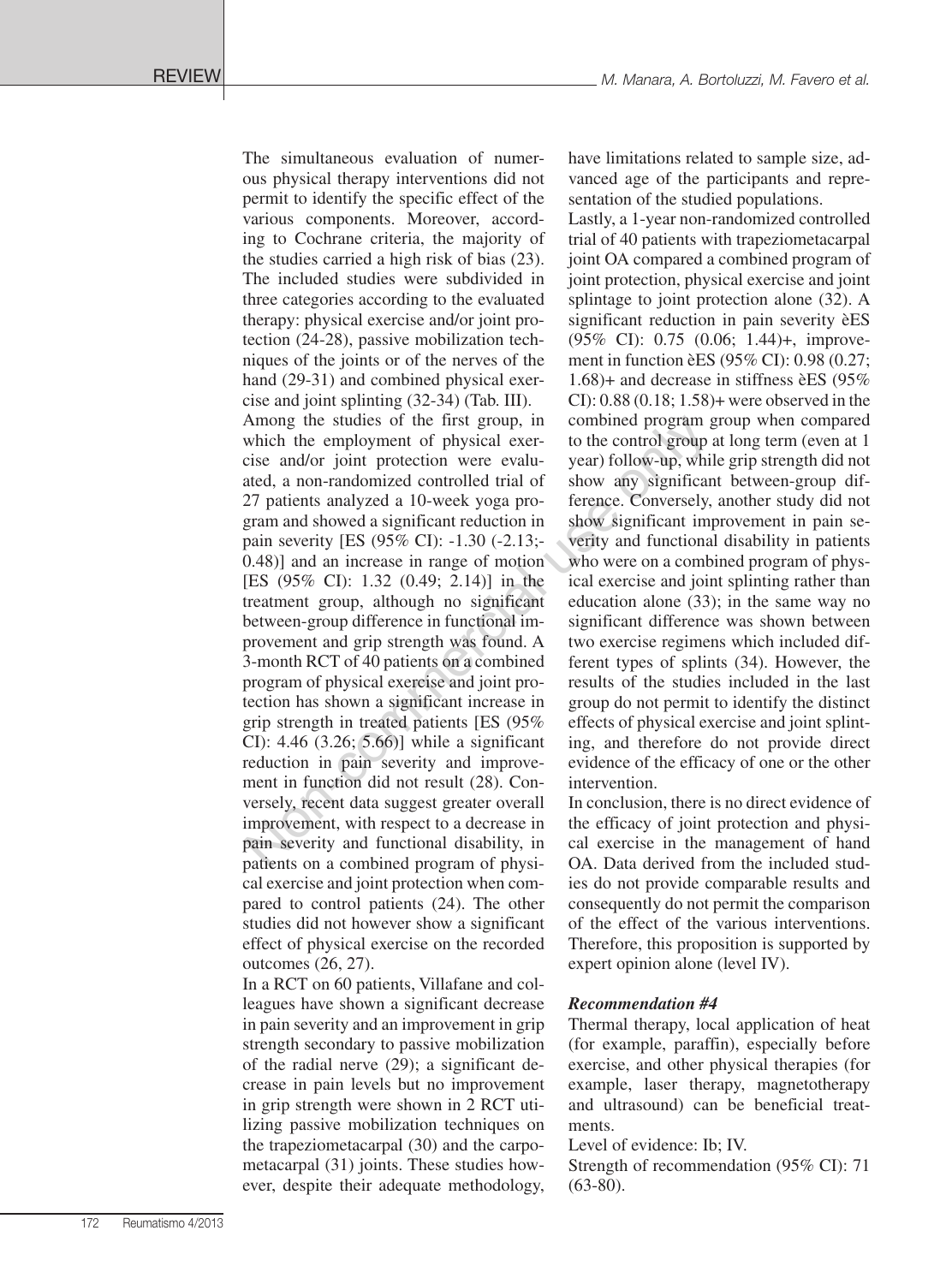Physical therapies could be of benefit for patients with hand OA. The main objectives to which these modalities should aim are the relief of pain and stiffness and the increase in strength and range of motion.

Seven RCTs from the literature review support this statement; all were conducted on patients with hand OA, were of a duration varying from 3 to 13 weeks, and analyzed the efficacy of various interventions. Of these, 4 RCTs were derived from a 2011 systematic review which evaluated the effect of the various modalities on pain, joint function and overall physical condition of patients with hand OA (35).

Specifically, these studies evaluated the efficacy and safety of the following modalities: acupuncture (36), laser therapy (37, 38), infrared heat (39, 40), paraffin with topical analgesics (41) and magnetotherapy with balneotherapy (42) (Tab. IV). There were no significant results with regards to the considered outcomes (pain, musculoskeletal function, grip strength, range of motion, stiffness) except that for the last two studies.

In the 4-week study of Myrer (41) on 35 patients the efficacy of the paraffin and topical analgesics was compared to that of the paraffin alone and therefore the difference in effect probably represented the effect of topical anaesthetics alone. The study showed a significant decrease in pain severity [ES (95% CI): 0.97 (0.26; 1.67)] and increase in hand function [ES (95% CI): 0.97  $(0.26; 1.67)$ ] in the group treated with paraffin and topical anaesthetics when compared to the patients treated with paraffin alone.

On the other hand, the 13-week study of Horvath (42) on 63 patients compared the efficacy of balneotherapy with magnetotherapy to that of magnetotherapy alone: in this case therefore, the difference in effect probably represented the role of balneotherapy. The combination of balneotherapy and magnetotherapy resulted in a greater improvement in pain severity [ES (95% CI) 0.82 (0.18; 1.45)] and grip strength [ES (95% CI): 0.70 (0.07; 1.32)] when compared to the application of magnetotherapy alone.

In conclusion, thermal balneotherapy seems to reduce pain severity and improve grip strength in patients with hand OA (level Ib). The local application of heat and that of other physical modalities are supported by expert opinion alone (level IV).

#### *Recommendation #5*

Splints for thumb base OA and orthoses to prevent/correct lateral angulation and flexion deformity are recommended.

Level of evidence: Ib; IV.

Strength of recommendation (95% CI): 73  $(65-81)$ .

There was no literature on RCTs comparing standard care or placebo to the use of orthoses at the time of publishing of the 2006 EULAR recommendations. The first RCT on trapeziometacarpal joint orthoses was published in 2009 (43) and the literature review update identified another study published in 2010 on a similar intervention (44). Both studies were RCTs in which the use of orthoses in trapeziometacarpal joint OA was compared to standard treatment. 1980<br>
(35).<br>
Stead condition of the centure of the sealured fractions of the sealured the grip strength in pairients with hand OA (level<br>
the following mo-<br>
el Ib). The local application of heat and that<br>
(36), laser ther

Author (year) No. Duration Design Intervention Comparator

Table IV - Studies on the efficacy of physical therapies in the treatment of hand osteoarthritis.

| AULIIUI (VEAI)           | IVV. | Durauvii     | реэнин                  | <b>IIIIGI VEHUVII</b>             | <b>Comparator</b>                                     |
|--------------------------|------|--------------|-------------------------|-----------------------------------|-------------------------------------------------------|
| Basford (1987)           | 81   | 3 weeks      | <b>RCT</b>              | Laser                             | Placebo                                               |
| Dickens (1989)           | 13   | 2 weeks      | <b>RCT</b>              | Acupuncture                       | Transcutaneous electrical<br>nerve stimulation (TENS) |
| Favaro (1994)            | 48   | Not reported | <b>RCT</b>              | Infrared radiation                | Placebo                                               |
| Brosseau (2005)          | 88   | 6 weeks      | <b>RCT</b>              | Laser                             | Placebo                                               |
| Stange-Rezende<br>(2006) | 45   | 3 weeks      | <b>RCT</b><br>Crossover | Infrared radiation                | No treatment                                          |
| Myrer (2011)             | 35   | 4 weeks      | <b>RCT</b>              | Paraffin + topical analgesics     | Paraffin                                              |
| Horvath (2012)           | 63   | 13 weeks     | <b>RCT</b>              | Magnetotherapy +<br>balneotherapy | Magnetotherapy                                        |

RCT, randomized controlled trial.